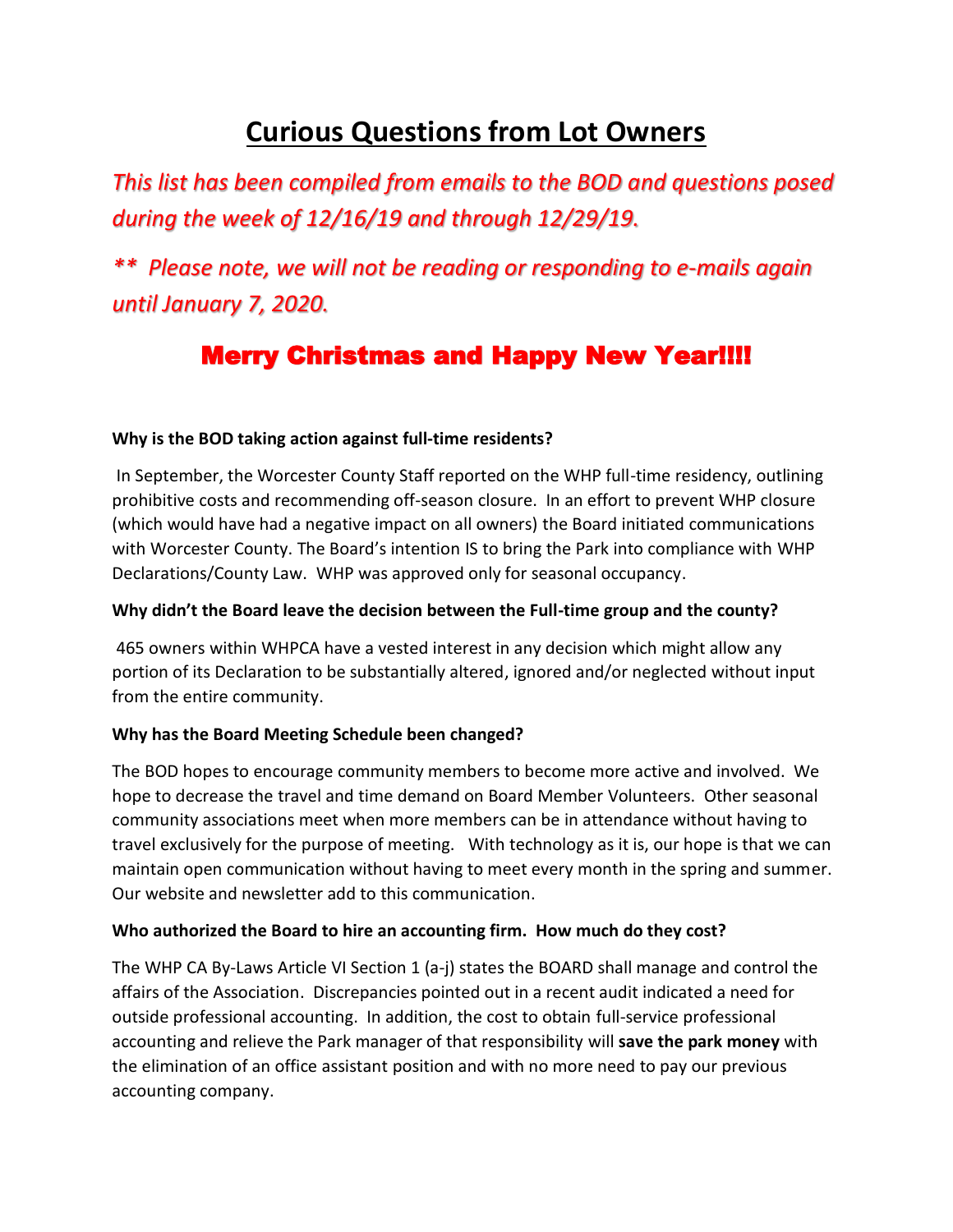# **Are the Bakers going to provide Property Management Services to our community?**

No. The Board decided to employ Baker and Associates to handle only our accounting needs based on the audit report and recommendations. Our community is a multi-million-dollar entity. Our decision is in line with our fiduciary responsibility to the community. The Board's goal is to have a park manager who will work collaboratively with Bob and Vonnie Baker to improve the financial health of WHP.

# **Who Authorized Melissa to serve as Acting President? Why isn't Barb Price President?**

In July, Brian Fenstemacher resigned. This was immediately following the 2019 election. Tom Molyneaux resigned a few minutes before he was due to preside over the August Board Meeting. These resignations left three newly elected board members (Melissa Peters, Norm Ross, and Tim Mummert). Melissa Peters (who received the highest votes in the recent election) was elected Acting President by the other Directors of the Board, *unanimously*. In an effort to respect the wishes of the membership, the three maintained the business of the BOD until a whisper to appoint new members became a cry. Barbara Price offered her experience and mentorship to the BOD with the caveat that she would not desire to serve as president. With Melissa Peters in place as Acting President and with the ruling by park attorney Mr. Almand that her position was appropriate, the BOD respected Barbara Price's desire and accepted her offer to assist.

# **How is it possible to use the Park Attorney to file the intervention against the county?**

The attorney is representing the Association, the rights of all 465 members, at the Board's direction. His goal is to protect our Association while bringing the residency matter to a swift conclusion.

The BOD *unanimously* approved WHP attorney's recommendation.

# **Why are dues being raised before the end of the fiscal year?**

The WHP CA By-Laws Article VI Section 1 (a-j) states the BOARD shall manage and control the affairs of the association. The BOD must do what is fiscally responsible at a time they see a need. In concert with the By-Laws and Declarations, the amount of the increase, up to 15%, and its timing, is at the discretion of the BOD in good business management decision making.

In order to pay for additional costs related to the operation and function of WHP, money is being taken from our reserves. Depletion of the reserve to cover operating expenses is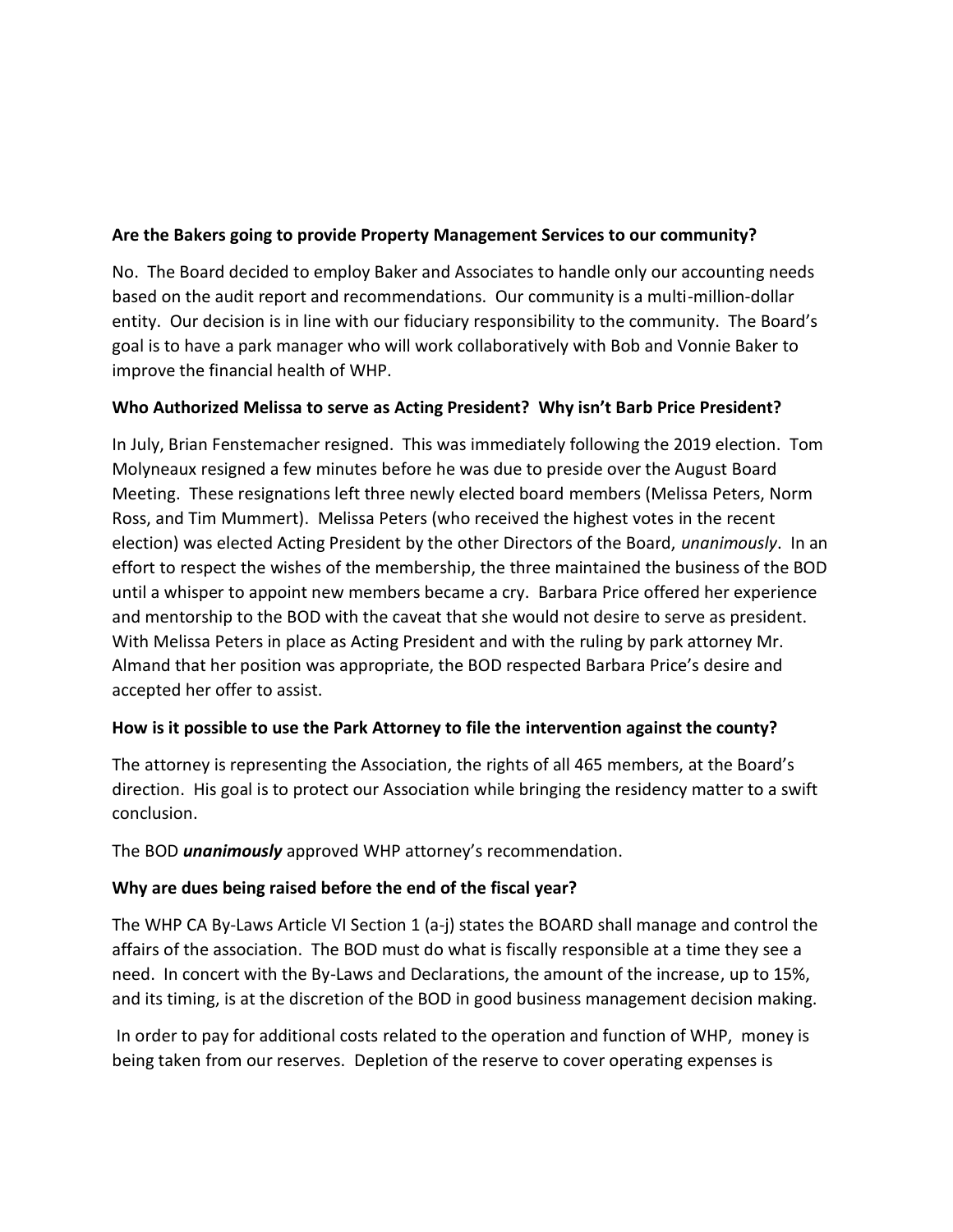damaging to the financial health of our association. We are currently in a position where our reserve is very low compared to future need.

#### **What will joining the lawsuit cost homeowners?**

We have not been billed for this service. The final cost will depend upon how contested the case becomes.

#### **What was the vote tally, on the Board, to decide to intervene in the lawsuit?**

The decision was *unanimous* (fully in agreement). This means that 5 out of 5 Board Members agreed to follow the advice of our attorney.

# **Who has stated that the Association wants the Park to remain seasonal?**

The survey that was conducted in April 2019 demonstrated that the majority was not willing to financially support a special assessment for infrastructure upgrades. Calculations on the survey compilation also show that the Association needed 26 more "NO" votes and 136 more "YES" votes to amend our Park Declaration in favor of full-time residence (under the premise portrayed by the full-time group that there would be no cost associated with permission). A question was presented at the meeting of the planning commission. Is the community willing to pay for the upgrades required? The community representative advocating for the "full-time group" stated that she could not speak on behalf of the community regarding their willingness to pay. The Worcester County Staff power point report, on the whpca.org, addresses water and sewer upgrades that would cost approx. 4.2 million dollars. It is the Board's understanding that infrastructure upgrades would also be needed in order for zoning to permit full-time residency. According to the survey, only 57 people indicated willingness to consider a special assessment. One person indicated a willingness to pay \$10,000.00. Most others were extremely lower. The average of those 57 responses was a willingness to pay \$1087 for each of the 57 lots, with a median of \$500.00. We don't have the funding to support the initiative to convert White Horse Park into a community that will allow full-time residence.

# **What does it mean to be a "Member in Good Standing"?**

WHP By-Laws Article II Definitions Page 2 "Member in Good Standing" means a member who is not delinquent in any Association assessment or other obligations, who follows WHP rules and regulations, and whose actions are not detrimental or inappropriate to the Association. WHP Declaration XII 12.2 state; The Board may suspend all voting rights, all rights to use the Association's common areas, and all other rights or privileges of membership of any owner for any period during which any Association